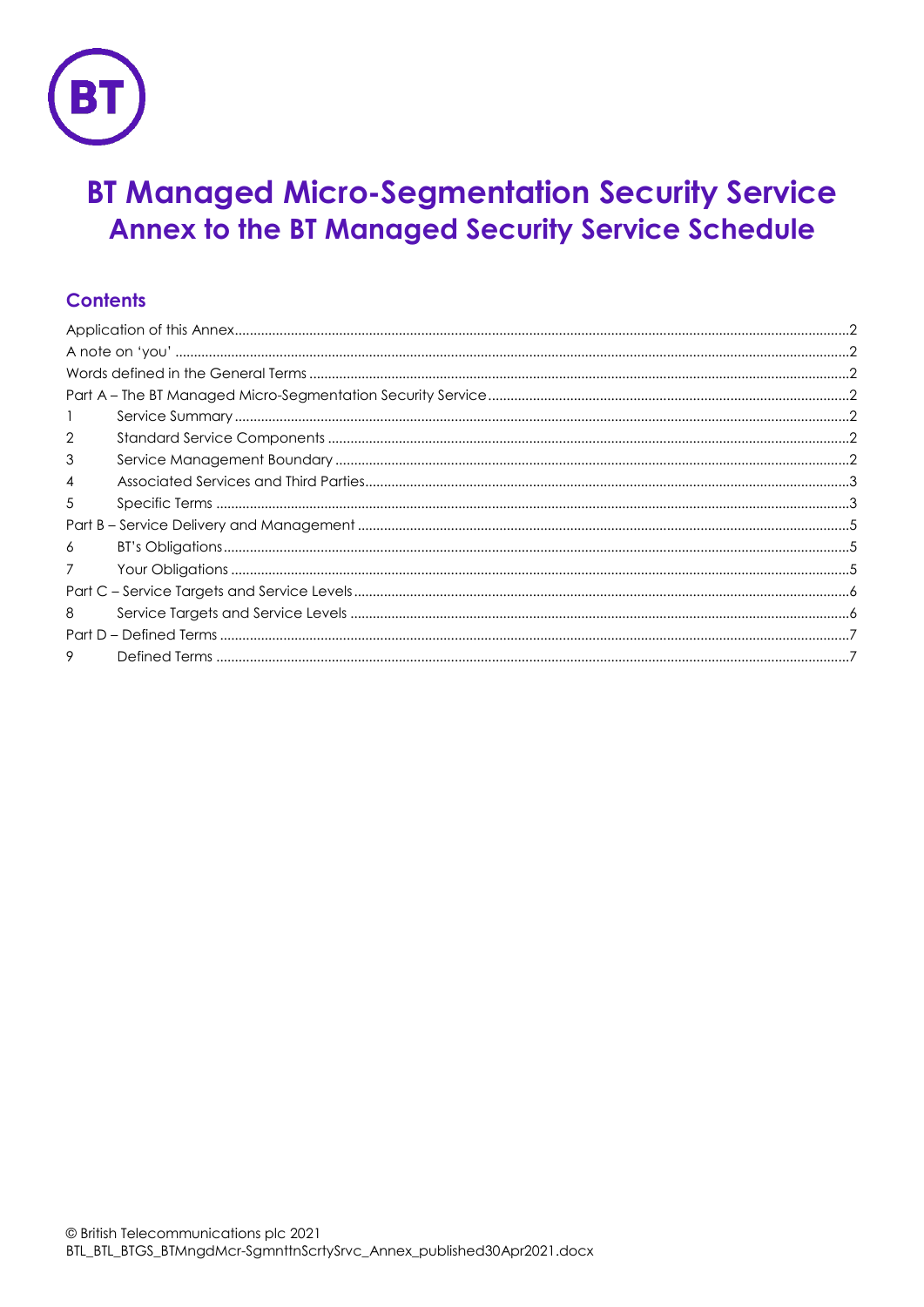

# <span id="page-1-0"></span>**Application of this Annex**

This Annex sets out the additional terms that will apply where BT provides you with the BT Managed Micro-Segmentation Security Service. The terms of this Annex will apply in addition to the terms set out in:

- the Schedule; and
- (b) the General Terms.

# <span id="page-1-1"></span>**A note on 'you'**

'You' and 'your' mean the Customer.

#### <span id="page-1-2"></span>**Words defined in the General Terms**

Words that are capitalised but have not been defined in this Annex have the meanings given to them in the General Terms and Schedule.

# <span id="page-1-3"></span>**Part A – The BT Managed Micro-Segmentation Security Service**

#### <span id="page-1-4"></span>**1 Service Summary**

BT will provide you with a right to access and use the BT Managed Micro-Segmentation Security Platform to provide you with visibility and control of your CSPs for Workloads on your network, comprising:

1.1 the Standard Service Components, up to the point of the Service Management Boundary as set out in Paragraph [3](#page-1-6) ("**BT Managed Micro-Segmentation Security Service**").

#### <span id="page-1-5"></span>**2 Standard Service Components**

BT will provide you with all the following standard service components ("**Standard Service Components**"), which are available across all Graded Service Tiers, in accordance with the details as set out in any applicable Order:

- <span id="page-1-8"></span>2.1 **BT Managed Micro-Segmentation Security Platform:** BT will provide you with read-only access to the BT Managed Micro-Segmentation Security Platform. The BT Managed Micro-Segmentation Security Platform provides you with an interface which displays communications on your network.
- <span id="page-1-10"></span>2.2 **Illumination:** BT will provide you with a real-time application dependency map that allows you to visually model your CSPs and displays the traffic flows between your applications and Workloads.
- <span id="page-1-9"></span>2.3 **Explorer:** BT will provide you with a tool which provides you with real-time visibility into your Devices. The Explorer builds on your dependency map from Illumination and provides in-depth details of your CSPs and the traffic flows between your applications and Devices.
- <span id="page-1-11"></span>2.4 **Segmentation Templates:** BT will provide you with BT standard policies to use as your CSPs that are required for common applications.

#### 2.5 **First Line Support – Service Desk**

The first line support (Service Desk) will receive reports from you and use structured questions to record the details of the Incident or the Security Incident which you report to BT. BT will generate a Ticket which will then be sent to the second line support.

#### <span id="page-1-7"></span>2.6 **Second Line Support – Cyber Analysts within the SOC**

- 2.6.1 The second line support:
	- (a) provides monitoring and troubleshooting related to SOC operations working with BT Managed Micro-Segmentation Security Service technologies and other core network security products;
	- (b) determines critical system and data integrity;
	- (c) provides for new analytic methods for detecting threats; and
	- (d) will escalate to the third line support, in relation to Incidents or Security Incidents within the BT Managed Micro-Segmentation Security Service management environment.

#### 2.7 **Third Line Support – Supplier Support Team**

Third line support (provided by the Supplier) will deal with escalations from second line support (provided by BT) as set out in Paragraph [2.6,](#page-1-7) and use the investigations carried out by BT to support an Incident or Security Incident effectively.

# <span id="page-1-6"></span>**3 Service Management Boundary**

<span id="page-1-12"></span>3.1 BT will provide and manage the BT Managed Micro-Segmentation Security Service in accordance with Parts A, B and C of this Annex and as set out in any applicable Order up to the point where you present traffic to, or receive traffic from, the BT Managed Micro-Segmentation Security Platform that is provided as part of the BT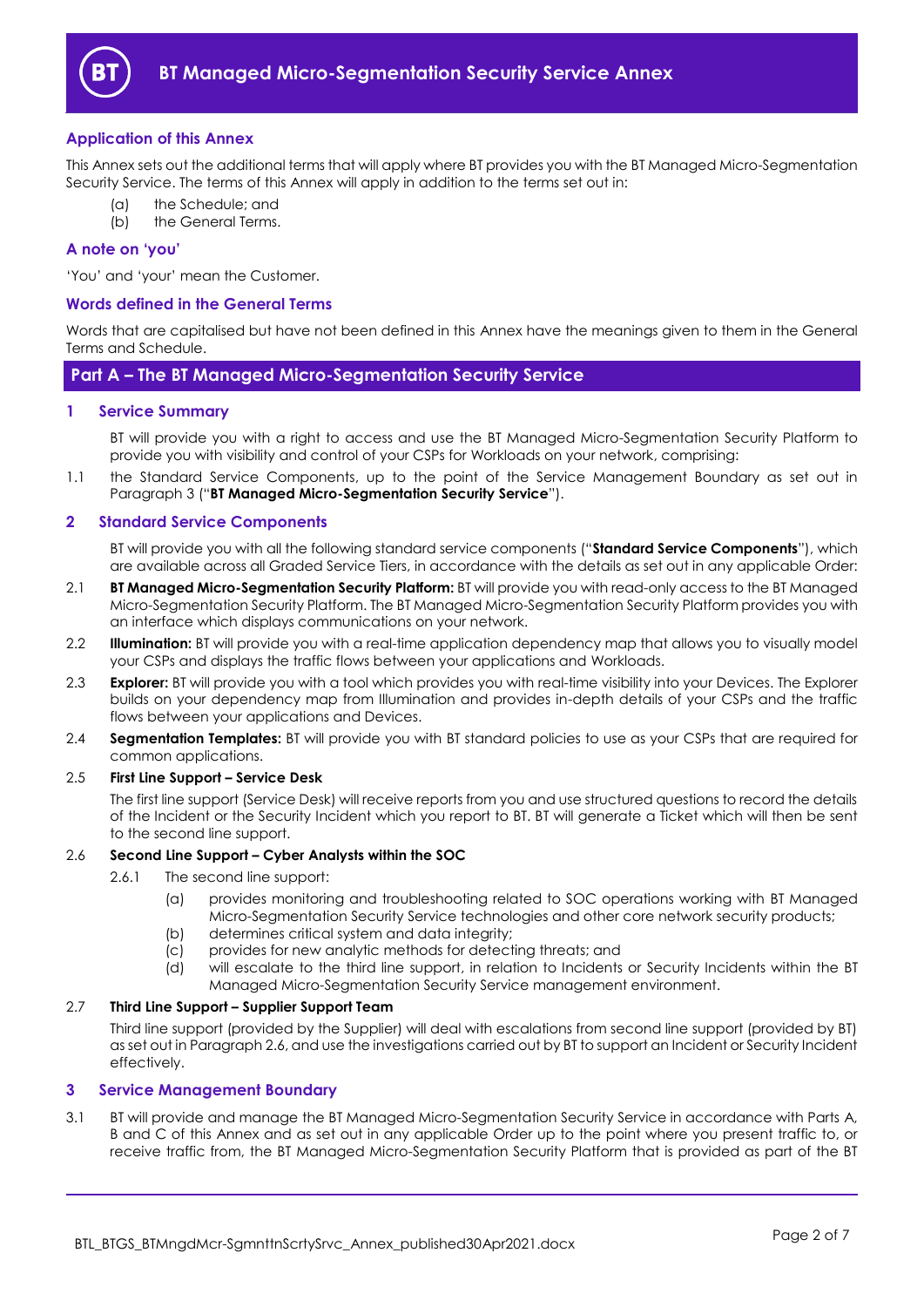

Managed Micro-Segmentation Security Service and is owned or controlled by BT ("**Service Management Boundary**").

- 3.2 BT will have no responsibility for the BT Managed Micro-Segmentation Security Service outside the Service Management Boundary.
- 3.3 BT does not make any representations, whether express or implied, about whether the BT Managed Micro-Segmentation Security Service will operate in combination with any Customer Equipment or other equipment and software.

# <span id="page-2-0"></span>**4 Associated Services**

- 4.1 You will have the following services in place that will connect to the BT Managed Micro-Segmentation Security Service and are necessary for the BT Managed Micro-Segmentation Security Service to function and will ensure that these services meet the minimum technical requirements that BT specifies:
	- 4.1.1 an Internet connection; and

4.1.2 an external IP Address,

# (each an "**Enabling Service**").

4.2 If BT provides you with any services other than the BT Managed Micro-Segmentation Security Service (including, but not limited to any Enabling Service) this Annex will not apply to those services and those services will be governed by their separate terms.

# <span id="page-2-1"></span>**5 Specific Terms**

#### 5.1 **Licence**

- 5.1.1 BT gives you a non-exclusive, non-transferable and limited right to use the BT Managed Micro-Segmentation Security Service for your internal business purposes only.
- 5.1.2 You will not resell or otherwise transfer the BT Managed Micro-Segmentation Security Service or other licences granted under the Contract.

#### 5.2 **Amendments to the BT Managed Security Service Schedule**

- 5.2.1 You are responsible for the Initial Setup of the BT Managed Micro Segmentation Security Service in accordance with Paragraph [7.1](#page-4-3) of this Annex. Regardless of what it says in the BT Managed Security Service Schedule and which Graded Service Tier you choose, BT will not assign a Project Manager during the Initial Setup of the BT Managed Micro-Segmentation Security Service.
- 5.2.2 In addition to what it says in the Schedule about the Minimum Period of Service and Renewal Periods, if you purchase any additional licences during the Minimum Period of Service, such licences will terminate at the end of the Minimum Period of Service.
- 5.2.3 Paragraph 5.4 (**Signature Updates**) of the Schedule and the relevant definitions in the Schedule will not apply.
- <span id="page-2-4"></span><span id="page-2-3"></span><span id="page-2-2"></span>5.2.4 The Foundation Paragraph 6.3.2 (**CSP Change Management Process**) in the Schedule is deleted and replaced with the following:
	- 6.3.2 Foundation
		- (a) BT will provide secure access to the Security Portal to all pre-agreed and authorised Customer Contacts to enable you to submit your change requests.
		- (b) Simple Changes subject to the Reasonable Use Policy set out in Paragraph [6.3.2\(e\)](#page-2-2) are included in the Charges.
		- (c) Complex Change requests will proceed in accordance with Clause 31 (Service Amendment) of the General Terms and BT will charge you the cost of implementing Complex Changes.
		- (d) BT will communicate the status of change requests via e-mail to the Customer Contact requesting the change and the status will be available also on the Security Portal for a period of six months.
		- (e) BT will apply the following "**reasonable use**" restrictions ("**Reasonable Use Policy**") for changes to the CSP(s):
			- (i) you will not raise Standard Change requests more frequently than:
				- i. 10 per month per Security Appliance in respect of Foundation;
					- ii. 15 per month per Security Appliance in respect of Foundation Plus; and
					- iii. 20 per month per Security Appliance in respect of Premium;
			- (ii) vou will not raise Urgent Change requests more frequently than:
				- i. one per month per Security Appliance in respect of Foundation;
					- ii. two per month per Security Appliance in respect of Foundation Plus; and
					- iii. three per month per Security Appliance in respect of Premium;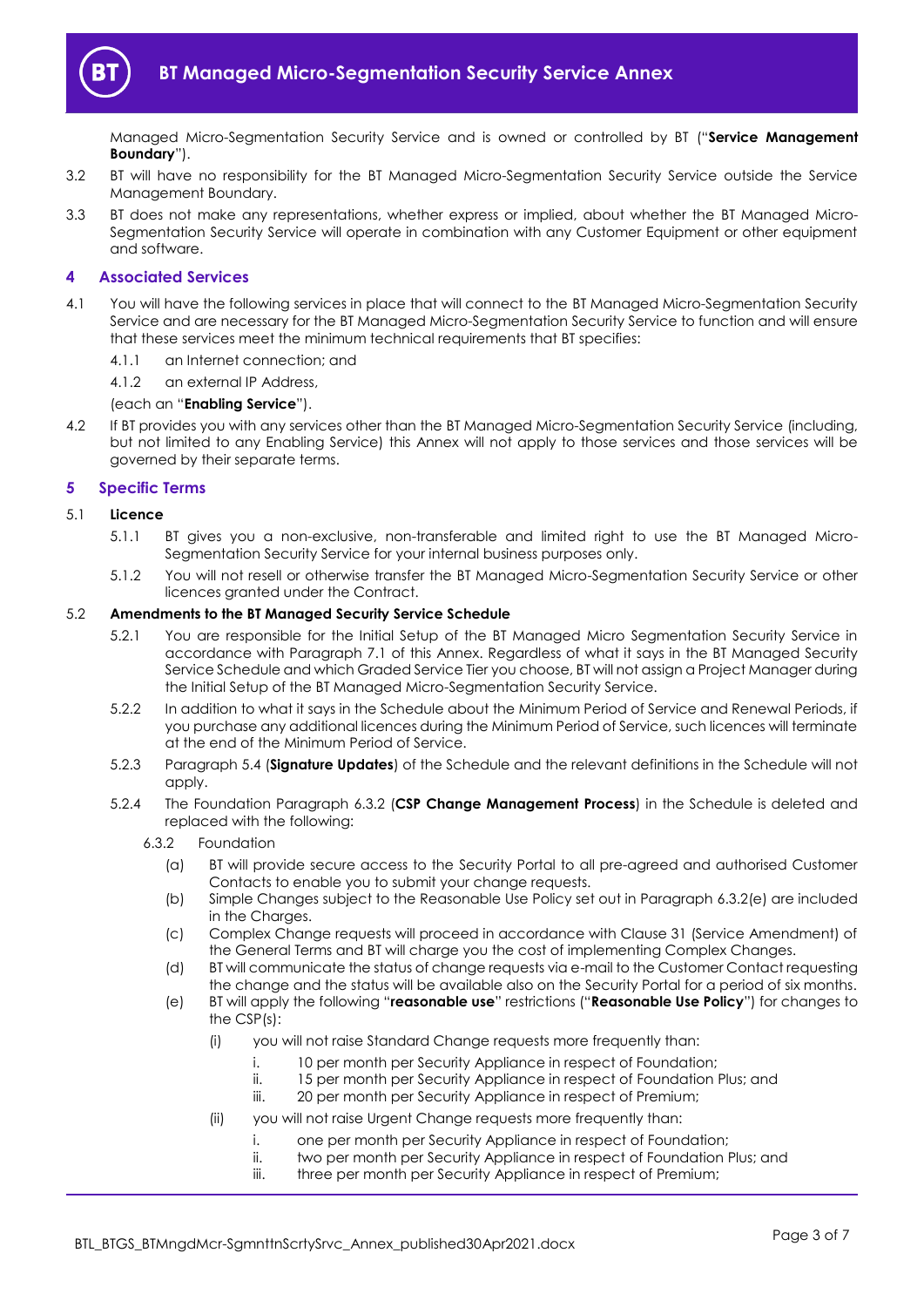

- (iii) where BT's measurements show that change requests are being raised more frequently than as set out in Paragraphs [6.3.2\(e\)\(i\)](#page-2-3) and [6.3.2\(e\)\(ii\),](#page-2-4) BT may, either:
	- i. aggregate your requests over a period of time, so that they may be implemented more efficiently. In this event there may be some implementation delays; or
	- ii. review your requirements and agree with you an appropriate alternative implementation process and any associated charges.
- (f) You will not, and ensure that Users with access to the Security Portal do not, submit any unauthorised changes.
- (g) BT will process the changes permitted under the Reasonable Use Policy in the Target Implementation Times set out in Paragraph14.
- (h) BT will use reasonable endeavours to implement an Emergency Change as quickly as is reasonably practicable. BT may charge you the cost of implementing an Emergency Change.
- (i) You are deemed to have approved all changes to the CSP(s) that you submit to BT.
- (j) You are responsible for the impact of BT implementing the changes and BT is not liable for any consequences arising from the impact of the implementation of the changes.
- 5.2.5 The wording of Paragraph 9.5.2 (**Termination Charges**) in the Schedule is deleted and replaced by the following:
	- 9.5.2 In addition to the Charges set out at Paragraph 9.5.1 above, if you terminate during the Minimum Period of Service or any Renewal Period, you will pay BT:

(a) for any parts of the BT Managed Micro-Segmentation Security Service that were terminated during the Contract, Termination Charges, as compensation, equal to:

- (i) 100 per cent of the Recurring Charges that are attributable to the Supplier licences purchased for the remaining Minimum Period of Service or Renewal Period;
- (ii) 100 per cent of the Recurring Charges that are attributable to the BT Managed Micro-Segmentation Security Service, excluding those attributable to the Supplier licences, for the first 12 months of the Minimum Period of Service; and
- (iii) 20 per cent of the Recurring Charges that are attributable to the BT Managed Micro-Segmentation Security Service, excluding those attributable to the Supplier licences for the remaining Minimum Period of Service or Renewal Period.

BTL\_BTGS\_BTMngdMcr-SgmnttnScrtySrvc\_Annex\_published30Apr2021.docx Page 4 of 7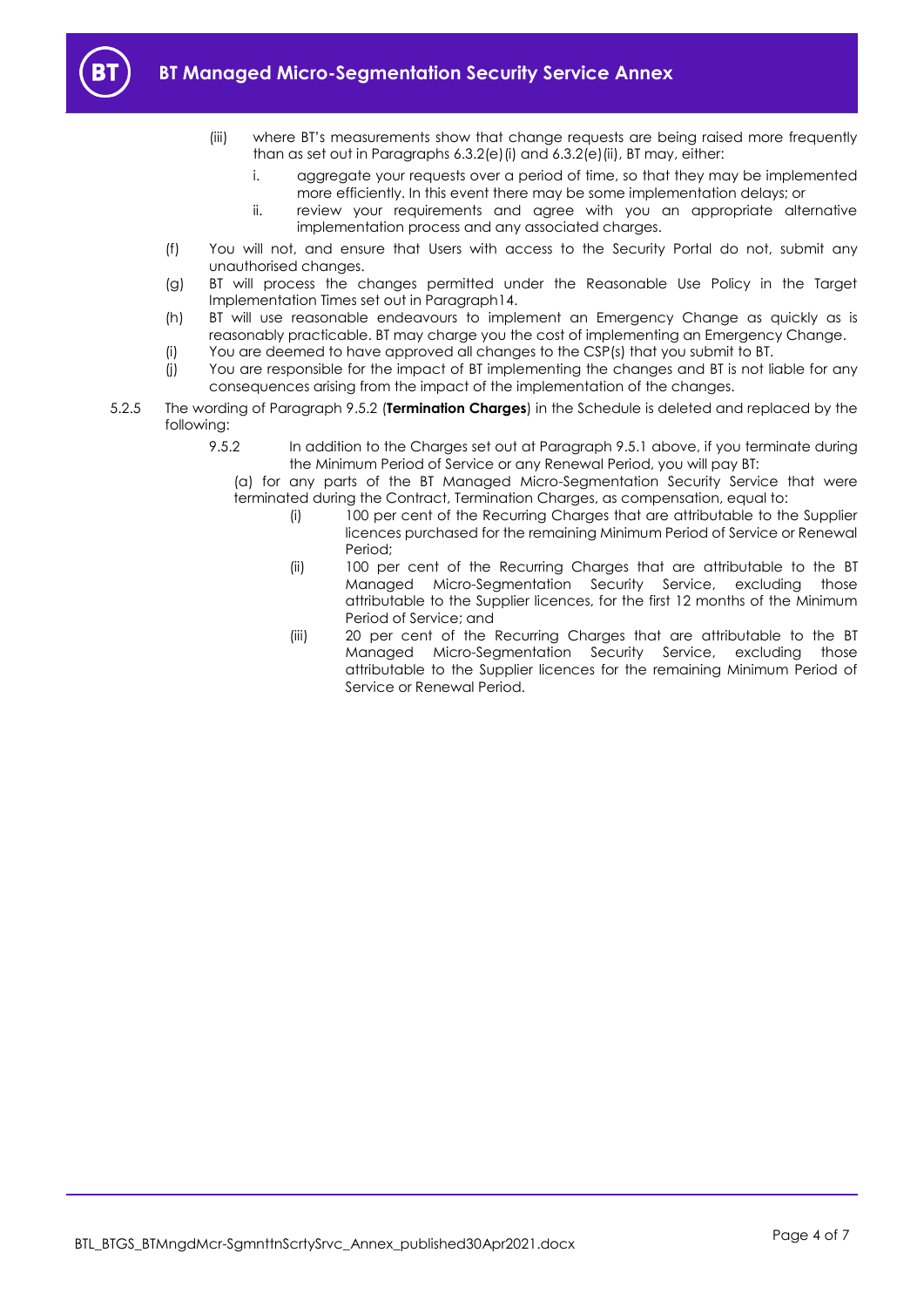

# <span id="page-4-0"></span>**Part B – Service Delivery and Management**

# <span id="page-4-1"></span>**6 BT's Obligations**

#### 6.1 **Service Delivery**

Before the Service Start Date and, where applicable, throughout the provision of the BT Managed Micro-Segmentation Security Service, BT will:

- <span id="page-4-4"></span>6.1.1 provide you with a downloadable script to download the VEN onto your Workload. The script will be available to download from a server location which will be made accessible to you via email; and
- 6.1.2 provide you with a username and password to access the BT Managed Micro-Segmentation Security Platform.

#### 6.2 **The End of the Service**

On termination of the BT Managed Micro-Segmentation Security Service by either of us, BT will remove your access to the BT Managed Micro-Segmentation Security Platform.

# <span id="page-4-2"></span>**7 Your Obligations**

# <span id="page-4-3"></span>7.1 **Service Delivery**

Before the Service Start Date and, where applicable, throughout the provision of the BT Managed Micro-Segmentation Security Service, you will:

- 7.1.1 provide BT with the details of your external IP Address and Workload that the VEN will be downloaded onto;
- 7.1.2 download the VEN onto your Workload by running the script provided to you by BT in accordance with Paragrap[h 6.1.1;](#page-4-4) and
- 7.1.3 be responsible for the Initial Setup of the BT Managed Micro-Segmentation Security Service.

#### <span id="page-4-8"></span><span id="page-4-7"></span>7.2 **Acceptance Tests**

- 7.2.1 You will carry out the Acceptance Tests for the BT Managed Micro-Segmentation Security Service within five Business Days after receiving Notice from BT in accordance with Paragraph 10.2.6 of the Schedule ("**Acceptance Test Period**").
- <span id="page-4-6"></span>7.2.2 The BT Managed Micro-Segmentation Security Service is accepted by you if you confirm acceptance in writing during the Acceptance Test Period or is treated as being accepted by you if you do not provide BT with Notice to the contrary by the end of the Acceptance Test Period.
- 7.2.3 Subject to Paragraph [7.2.4,](#page-4-5) the Service Start Date will be the earlier of the following:
	- (a) the date that you confirm or BT deems acceptance of the BT Managed Micro-Segmentation Security Service in writing in accordance with Paragrap[h 7.2.2;](#page-4-6) or
	- (b) the date of the first day following the Acceptance Test Period.
- <span id="page-4-5"></span>7.2.4 If, during the Acceptance Test Period, you provide BT Notice that the Acceptance Tests have not been passed, BT will remedy the non-conformance without undue delay and provide you Notice that BT has remedied the non-conformance and inform you of the Service Start Date.

# 7.3 **During Operation**

On and from the Service Start Date, you will:

- 7.3.1 ensure that any Customer Equipment that is connected to the BT Managed Micro-Segmentation Security Service or that you use, directly or indirectly, in relation to the BT Managed Micro-Segmentation Security Service is connected using the applicable BT Network termination point, unless you have BT's permission to connect by another means;
- 7.3.2 notify BT of any planned work that may create an Incident to allow appropriate action to be taken; and
- 7.3.3 maintain the health of your own Workload.

# 7.4 **The End of the Service**

On termination of the BT Managed Micro-Segmentation Security Service by either of us, you will uninstall the VEN software from your Workload.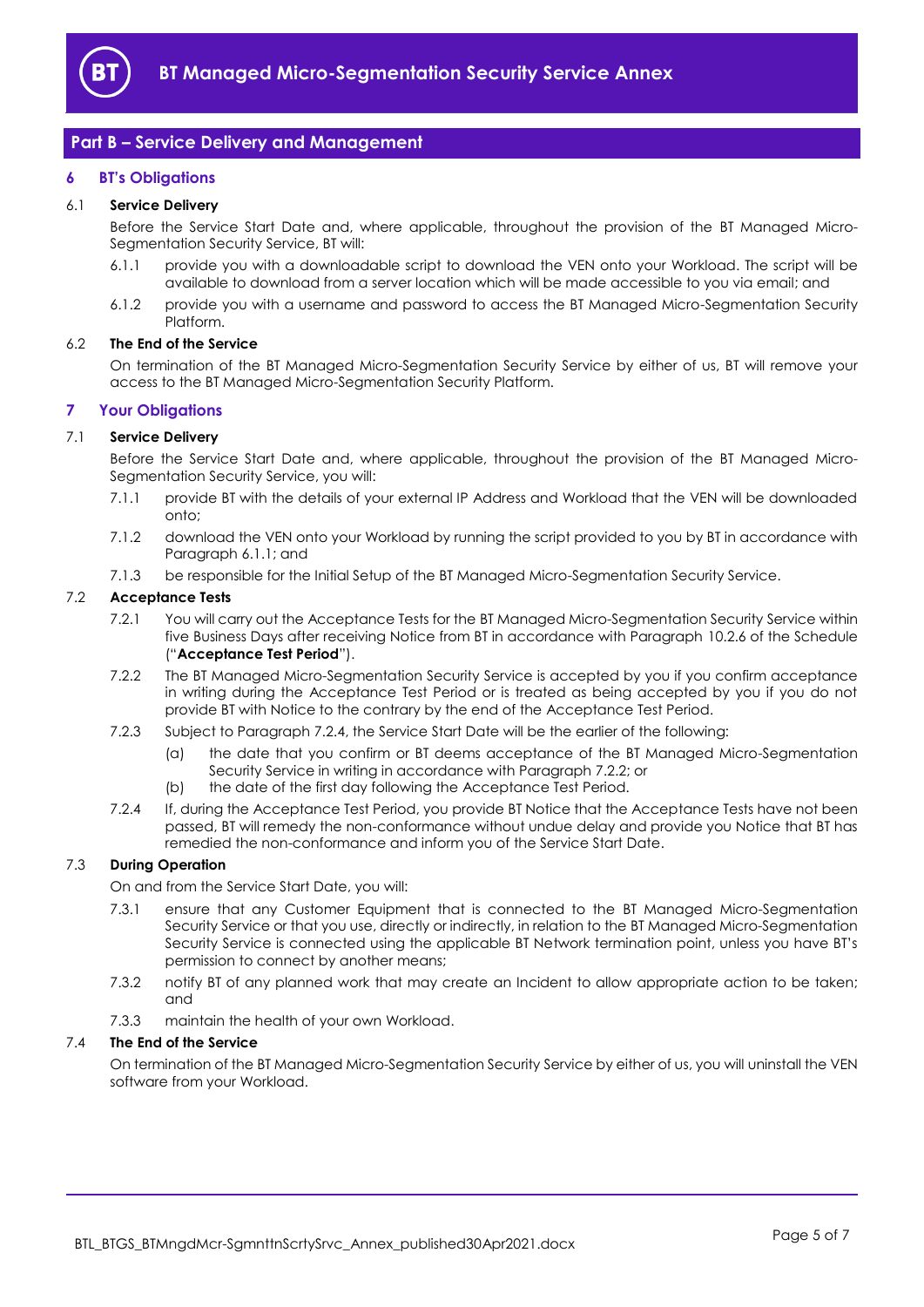

# <span id="page-5-0"></span>**Part C – Service Targets and Service Levels**

# <span id="page-5-1"></span>**8 Service Targets and Service Levels**

8.1 The Service Targets and Service Levels are as set out in Part C of the Schedule.